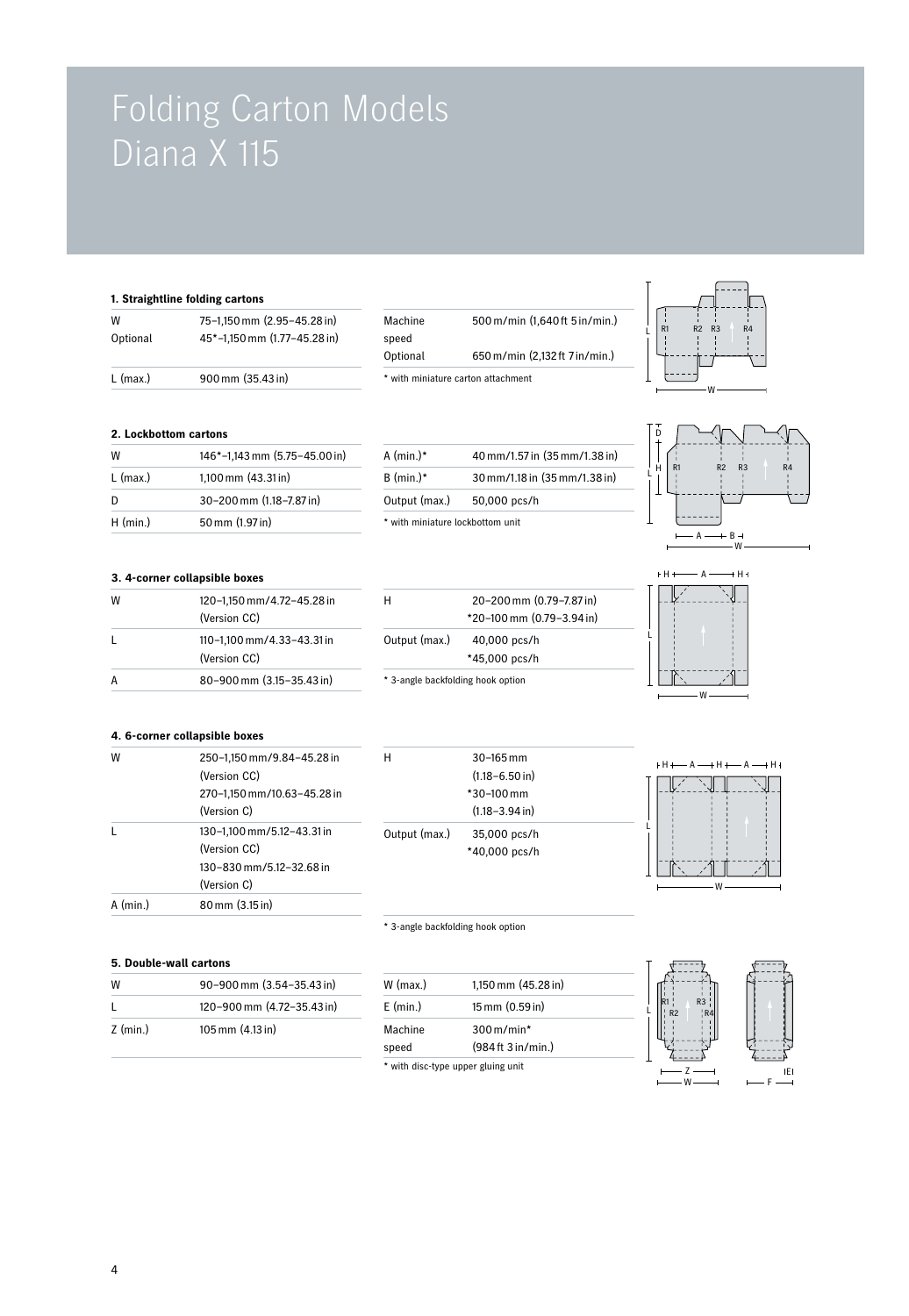## Diana X 80 Diana X 115

## **HEIDELBERG**

#### **Two machines, one goal – professional high-quality production.**

The Diana® X 80 and Diana® X 115 are high-performance folding carton gluing machines with numerous highlights that have a direct impact on optimizing your production operations. Their modular design paves the way for flexible machine configurations that deliver the quality and high performance levels needed for a wide range of applications. The Diana Braille module, for example, is ideal for braille applications, while the Diana Inspection Control module ensures reliable and monitored production quality. As a result, you are well equipped to meet the needs of a demanding market.

Diana  $X$  80. The Diana X 80 from Heidelberg<sup>®</sup> is a compact machine model with a narrower working width that is ideal for pharmaceutical packaging and packaging that needs to exude quality. Its modular design makes it highly flexible and capable of tackling all manner of tasks.

Diana X 115. The Diana X 115 also comes with a large number of different modules to maximize your flexibility. It can therefore cover a wide-ranging production spectrum and satisfy the toughest requirements in terms of quality and productivity.

The Diana X 80 and Diana X 115 have the flexibility needed to produce a wide range of cartons. The results are equally impressive for standard everyday items and high-finish packaging.

#### **Heidelberger Druckmaschinen AG**

Kurfuersten-Anlage 52–60 69115 Heidelberg • Germany Phone +49 6221 92-00 Fax +49 6221 92-6999 www.heidelberg.com





#### **Trademarks**

Heidelberg, the Heidelberg logotype and Diana are registered trademarks of Heidelberger Druckmaschinen AGin the U.S. and other countries. All other trademarks are property of their respective owners.

For details on emissions for the Diana X 80 and Diana X 115, please visit us at www.heidelberg.com/emissiondetails

**Subject to technical modifications and other changes.**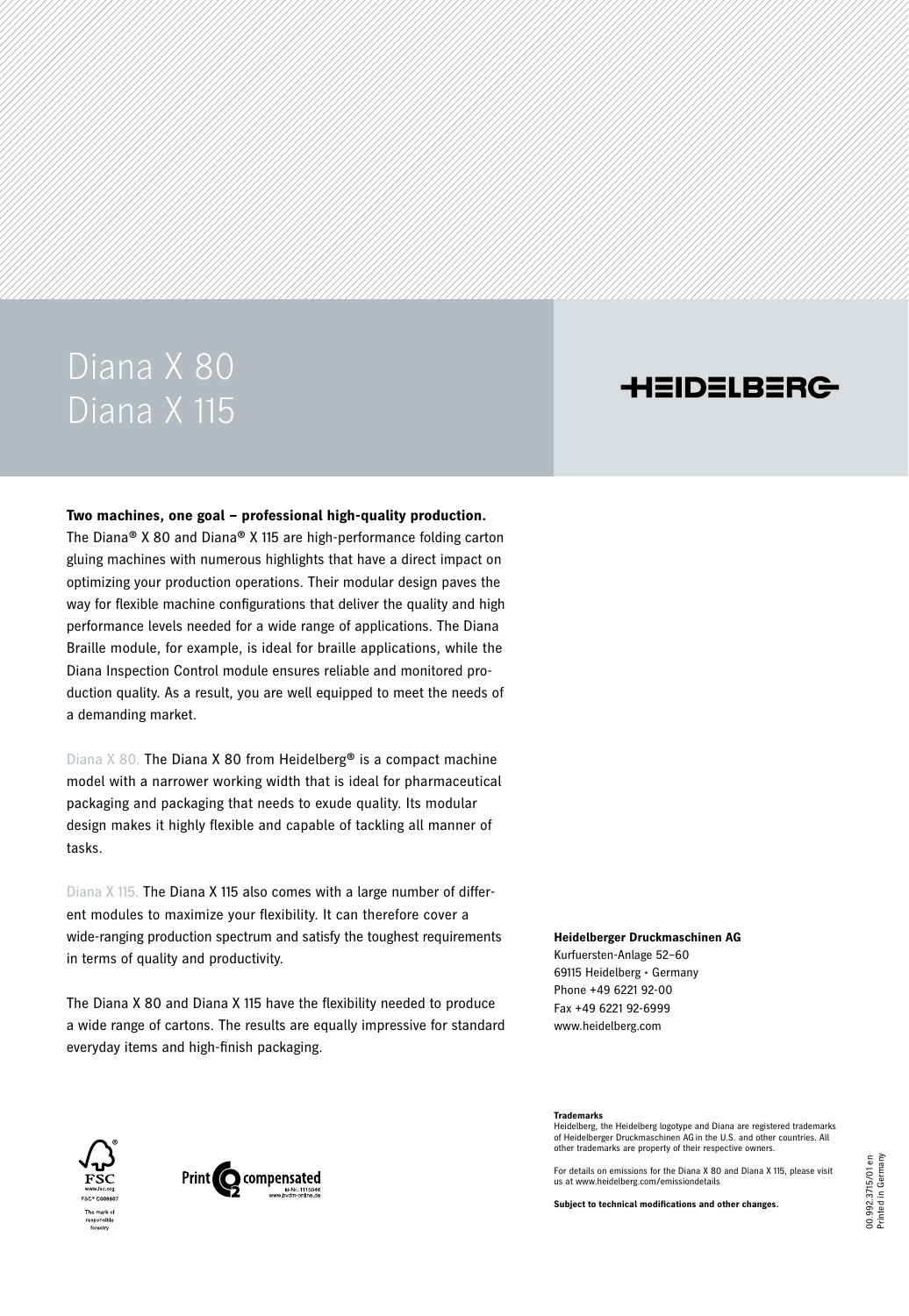# Technical Details Diana X 80 and Diana X 115

### Diana X 80

| Carton material              | Folding boxboard (gsm)<br><b>Corrugated board</b> |               |  |
|------------------------------|---------------------------------------------------|---------------|--|
| Straightline folding cartons | $200 - 900$                                       | N/F/E/B flute |  |
| Lockbottom cartons           | $250 - 900$                                       | N/F/E/B flute |  |
| Collapsible boxes            | $250 - 900$                                       | N/F/E/B flute |  |
| Double-wall cartons          | $250 - 900$                                       | N/F/E/B flute |  |
|                              |                                                   |               |  |

#### **Space requirements (Version A/B/C)**

| Length          | 16.2 m/18 m/19 m (53 ft 2 in/59 ft 1 in/62 ft 4 in)                                   |
|-----------------|---------------------------------------------------------------------------------------|
| Width           | $1.9 \,\mathrm{m}/1.9 \,\mathrm{m}/2.45 \,\mathrm{m}$ (6 ft 3 in/6 ft 3 in/8 ft 0 in) |
| Installed power | 50 kVA/50 kVA/55 kVA                                                                  |
|                 |                                                                                       |

### Diana X 115

**Space requirements** 

| <b>Carton material</b>       | Folding boxboard (gsm) | <b>Corrugated board</b> |  |
|------------------------------|------------------------|-------------------------|--|
| Straightline folding cartons | $200 - 900$            | N/F/E/B flute           |  |
| Lockbottom cartons           | $250 - 900$            | N/F/E/B flute           |  |
| Collapsible boxes            | $250 - 900$            | N/F/E/B flute           |  |
| Double-wall cartons          | $250 - 900$            | N/F/E/B flute           |  |

| (Version A/B/C/CC/D) |                                                                         |
|----------------------|-------------------------------------------------------------------------|
| Length               | $16.2 \,\mathrm{m}$ /18 m/19 m/20.6 m/24.2 m                            |
|                      | (53 ft 2 in/59 ft 1 in/62 ft 4 in/67 ft 7 in/79 ft 5 in)                |
| Width                | $2.2 \,\mathrm{m}/2.2 \,\mathrm{m}/2.75 \,\mathrm{m}/2.75 \,\mathrm{m}$ |
|                      | (7ft 3in/7ft 3in/9ft 0in/9ft 0in/9ft 0in)                               |
| Installed power      | 50 kVA/50 kVA/55 kVA/55 kVA/55 kVA                                      |

Technical data for Version D on request.